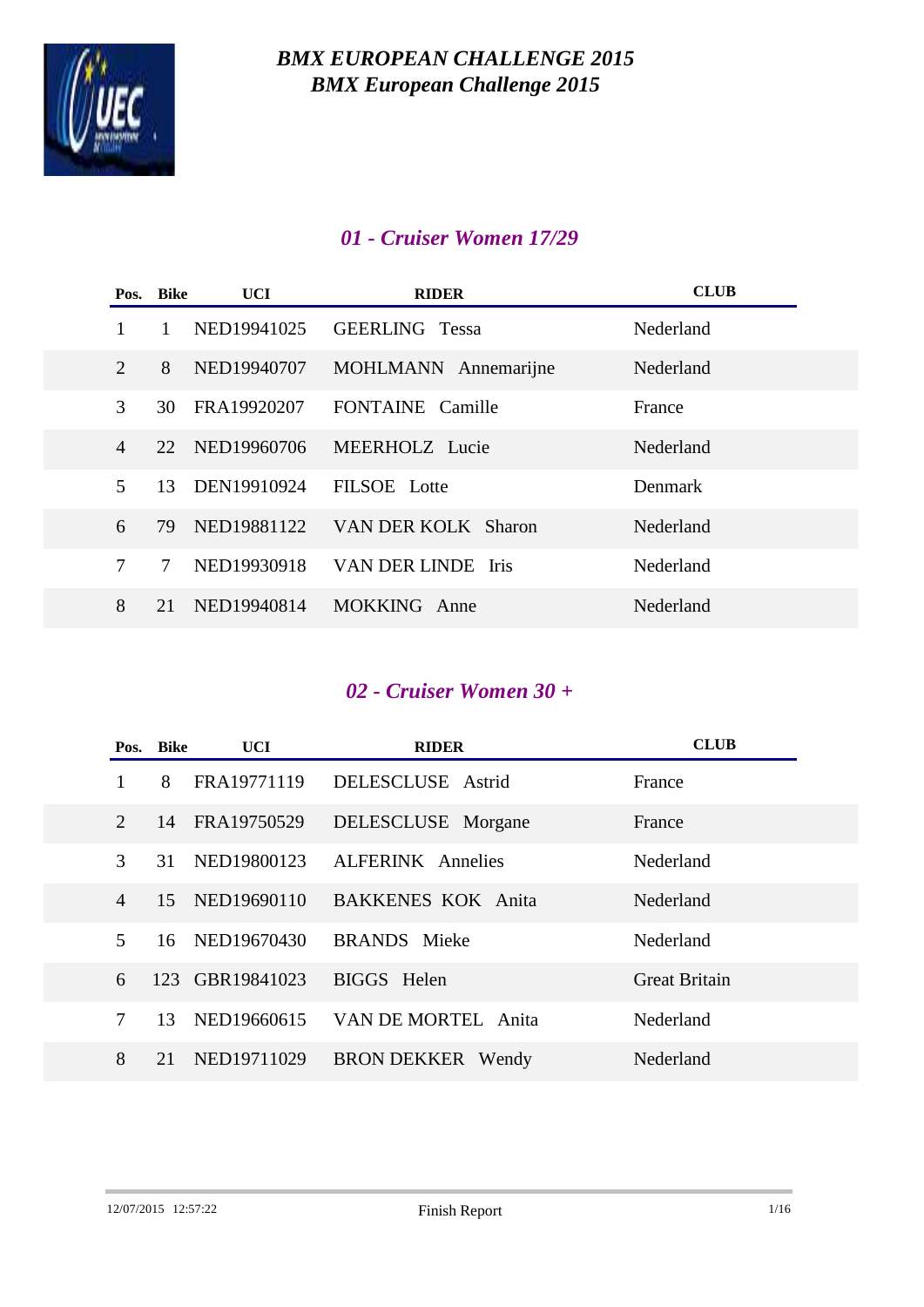

### *03 - Cruiser 45 +*

|                | Pos. Bike | UCI.            | <b>RIDER</b>            | <b>CLUB</b> |
|----------------|-----------|-----------------|-------------------------|-------------|
|                | 45        | NED19700711     | DORLAND Gerben          | Nederland   |
| 2              | 38        | BEL19700903     | STROBBE Tony            | Belgium     |
| 3              | 12        | BEL19690811     | COLSON Jean Paul        | Belgium     |
| $\overline{4}$ | 86        | NED19680526     | <b>VERSTEGEN</b> Frank  | Nederland   |
| 5              | 57        | GER19680428     | WAGNER Udo              | Germany     |
| 6              |           | 111 DEN19700813 | <b>OSTERGAARD</b> Niels | Denmark     |
| $\overline{7}$ | 20        | BEL19680417     | VANDUFFEL Koen          | Belgium     |
| 8              | 3         | NED19651103     | <b>WALRAVENS</b> Leon   | Nederland   |

## *04 - Cruiser 40/44*

|                             | Pos. Bike             | UCI             | <b>RIDER</b>           | <b>CLUB</b>          |
|-----------------------------|-----------------------|-----------------|------------------------|----------------------|
|                             | 7                     | NED19721118     | VAN ZOMEREN Richard    | Nederland            |
| $\mathcal{D}_{\mathcal{L}}$ | 43                    | NED19710103     | <b>BIGNELL</b> Jeffrey | Nederland            |
| 3                           | $\mathbf{1}$          | GBR19720224     | HILL Alan              | <b>Great Britain</b> |
| $\overline{4}$              | 44                    | NED19730814     | VAN WESTEROP Bob       | Nederland            |
| $\overline{\mathcal{L}}$    |                       | 166 FRA19731122 | RIZZO Silvio           | France               |
| 6                           |                       | 155 AUT19730808 | <b>HOERMANN Markus</b> | Austria              |
| 7                           | $\mathcal{D}_{\cdot}$ | GBR19740428     | SHAW Andy              | <b>Great Britain</b> |
| 8                           | 46                    | NED19750504     | VAN DINTHER Jorg       | Nederland            |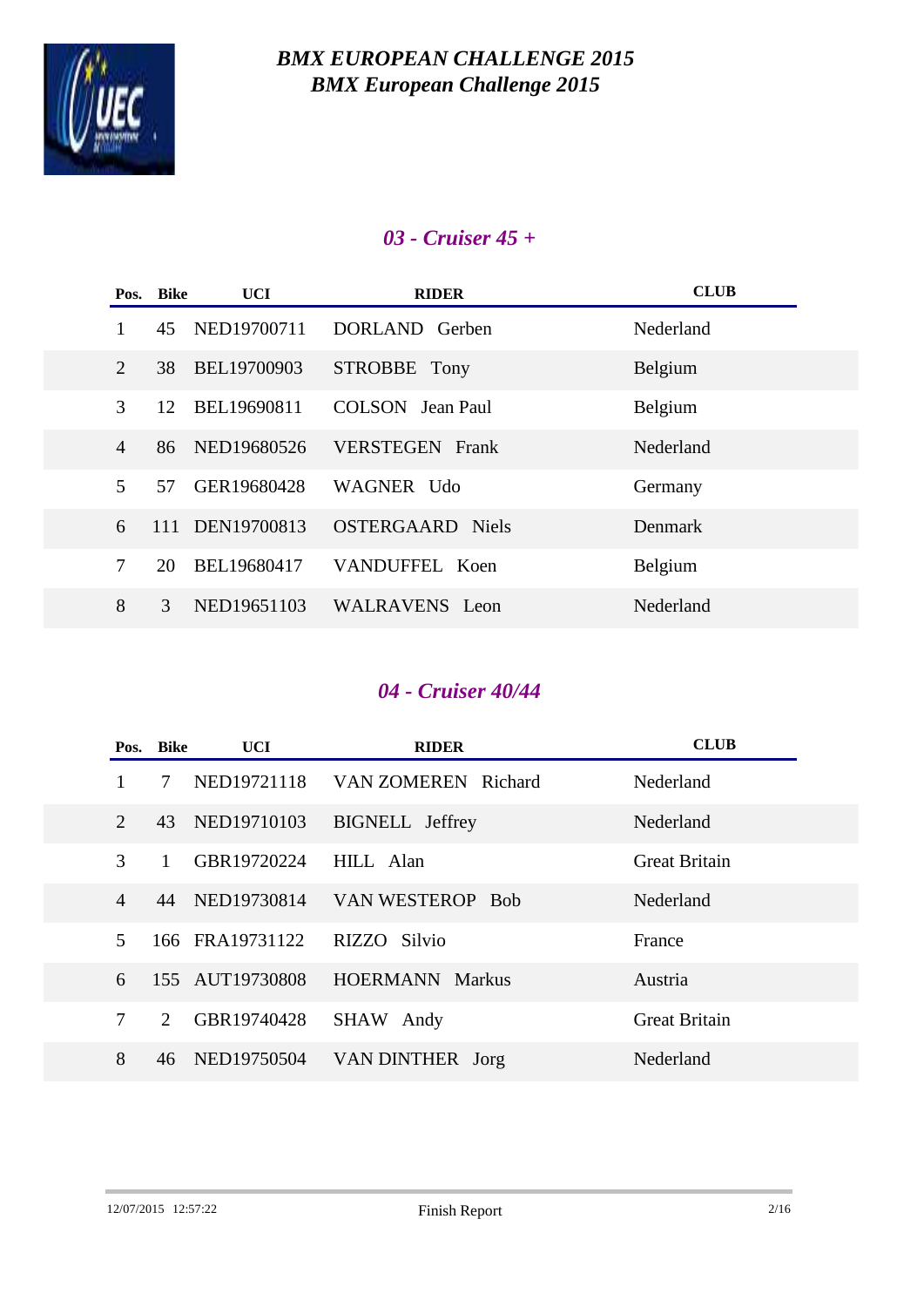

## *05 - Cruiser 30/39*

|                         | Pos. Bike | <b>UCI</b>  | <b>RIDER</b>            | <b>CLUB</b> |
|-------------------------|-----------|-------------|-------------------------|-------------|
|                         |           | NED19790502 | <b>BRINK</b> Dorus      | Nederland   |
| $\overline{2}$          | 05        | NED19850502 | VAN DEN DIKKENBERG Rick | Nederland   |
| 3                       | 6         | FRA19821028 | ROY Jonathan            | France      |
| $\overline{4}$          | 8         | FRA19830910 | <b>MARIE</b> Julien     | France      |
| $\overline{\mathbf{5}}$ | 13        | FRA19830224 | MELIN Romain            | France      |
| 6                       | 85        | BEL19850120 | <b>MARTIN</b> Gorden    | Belgium     |
| 7                       | 44        | SUI19821112 | <b>MUHEIM</b><br>Daniel | Switzerland |
| 8                       | 130       | NED19830805 | <b>REXWINKEL Kees</b>   | Nederland   |

# *06 - Cruiser 25/29*

|                | Pos. Bike | UCI         | <b>RIDER</b>          | <b>CLUB</b>          |
|----------------|-----------|-------------|-----------------------|----------------------|
| 1              | 4         | NED19860904 | AGUES Jordy           | Nederland            |
| $\overline{2}$ | 74        | FRA19890503 | <b>QUEYREL Willy</b>  | France               |
| 3              | 3         | NED19881009 | <b>VERSTEGEN Noud</b> | Nederland            |
| $\overline{4}$ | 70        | NED19900407 | VAN BENTHEM Kevin     | Nederland            |
| 5              | 62        | NED19880201 | DE GROOT Jesper       | Nederland            |
| 6              | 73        | NED19900628 | <b>VOLKERS</b> Lars   | Nederland            |
| 7              | 16        | GBR19880524 | ISSITT Shaun          | <b>Great Britain</b> |
| 8              | 71        | NED19860103 | VAN ADRICHEM Michel   | Nederland            |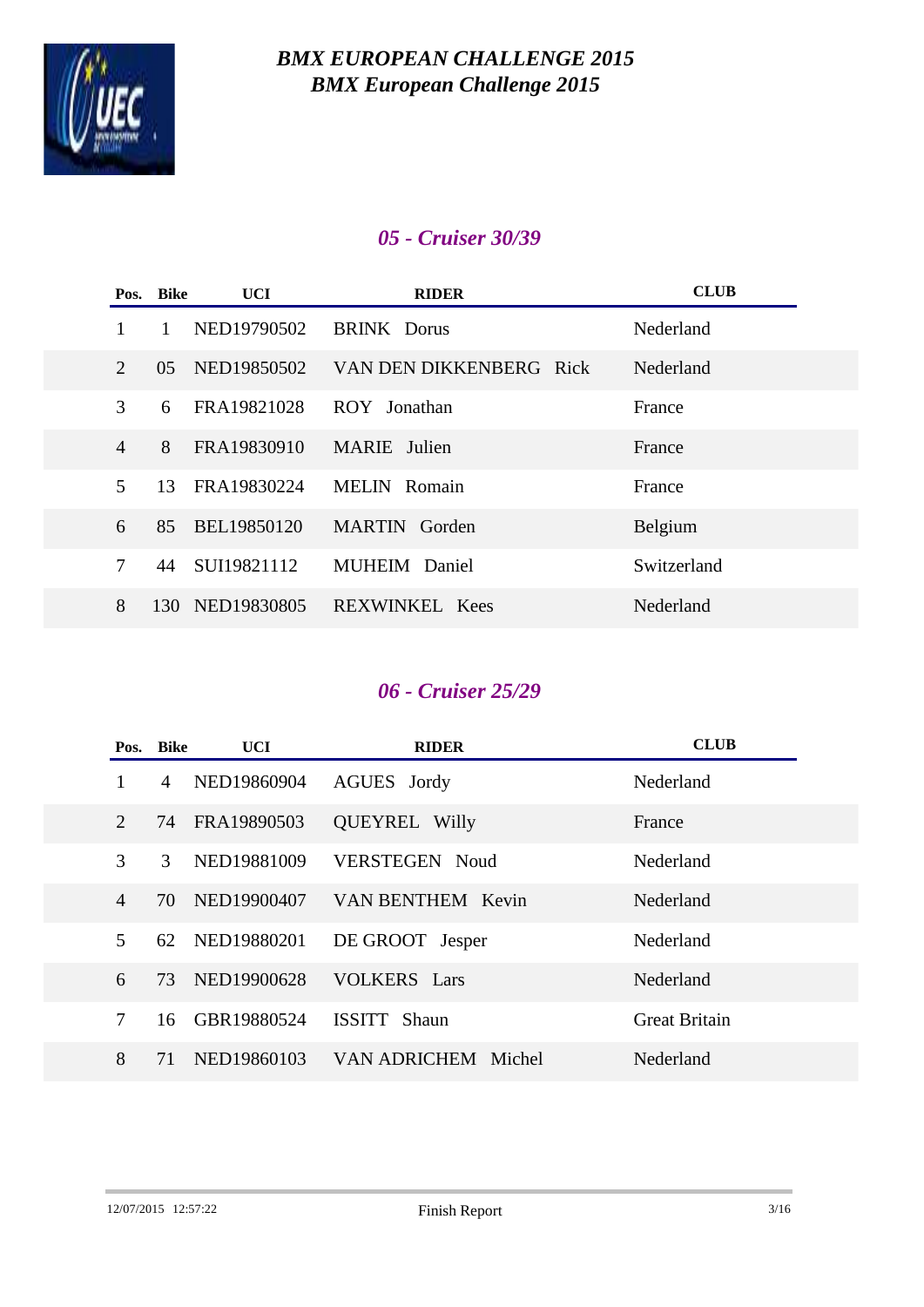

## *07 - Cruiser 17/24*

|                             | Pos. Bike | <b>UCI</b>      | <b>RIDER</b>         | <b>CLUB</b> |
|-----------------------------|-----------|-----------------|----------------------|-------------|
|                             |           | 146 FRA19960101 | SANNIER Benjamin     | France      |
| $\mathcal{D}_{\mathcal{L}}$ | 6         | SUI19950608     | MUFF Marco           | Switzerland |
| 3                           | 94        | FRA19950101     | OMONT Charly         | France      |
| $\overline{4}$              |           | 125 FRA19950524 | <b>FAUTRAI Bilal</b> | France      |
| 5                           | 8         | FRA19960101     | LOPEZ Felix          | France      |
| 6                           | 15        | SUI19951212     | <b>DRIDI</b> Anthony | Switzerland |
| 7                           | 77        | NED19940904     | VAN DEN BOOM Joy     | Nederland   |
| 8                           | 12        | NED19910317     | <b>AERTS</b> Maik    | Nederland   |

## *08 - Girl 7 -*

|                | Pos. Bike | UCI         | <b>RIDER</b>              | <b>CLUB</b>    |
|----------------|-----------|-------------|---------------------------|----------------|
| 1              | 36        | BEL20080224 | <b>BREUGELMANS</b> Maxime | Belgium        |
| $\overline{2}$ | 32        | CZE20080817 | HAJKOVA Andrea            | Czech Republic |
| 3              | 64        | CZE20080623 | WANTULOKOVA Iveta         | Czech Republic |
| $\overline{4}$ | 54        | BEL20080412 | <b>GEERS</b> Julie        | Belgium        |
| 5              | 60        | NED20080623 | <b>JANSEN</b> Maura       | Nederland      |
| 6              | 40        | BEL20080512 | MOULL Caeley              | Belgium        |
| 7              | 38        | BEL20080917 | DE GEEST Lore             | Belgium        |
| 8              | 25        | NED20090614 | VAN DER VELDER Isa        | Nederland      |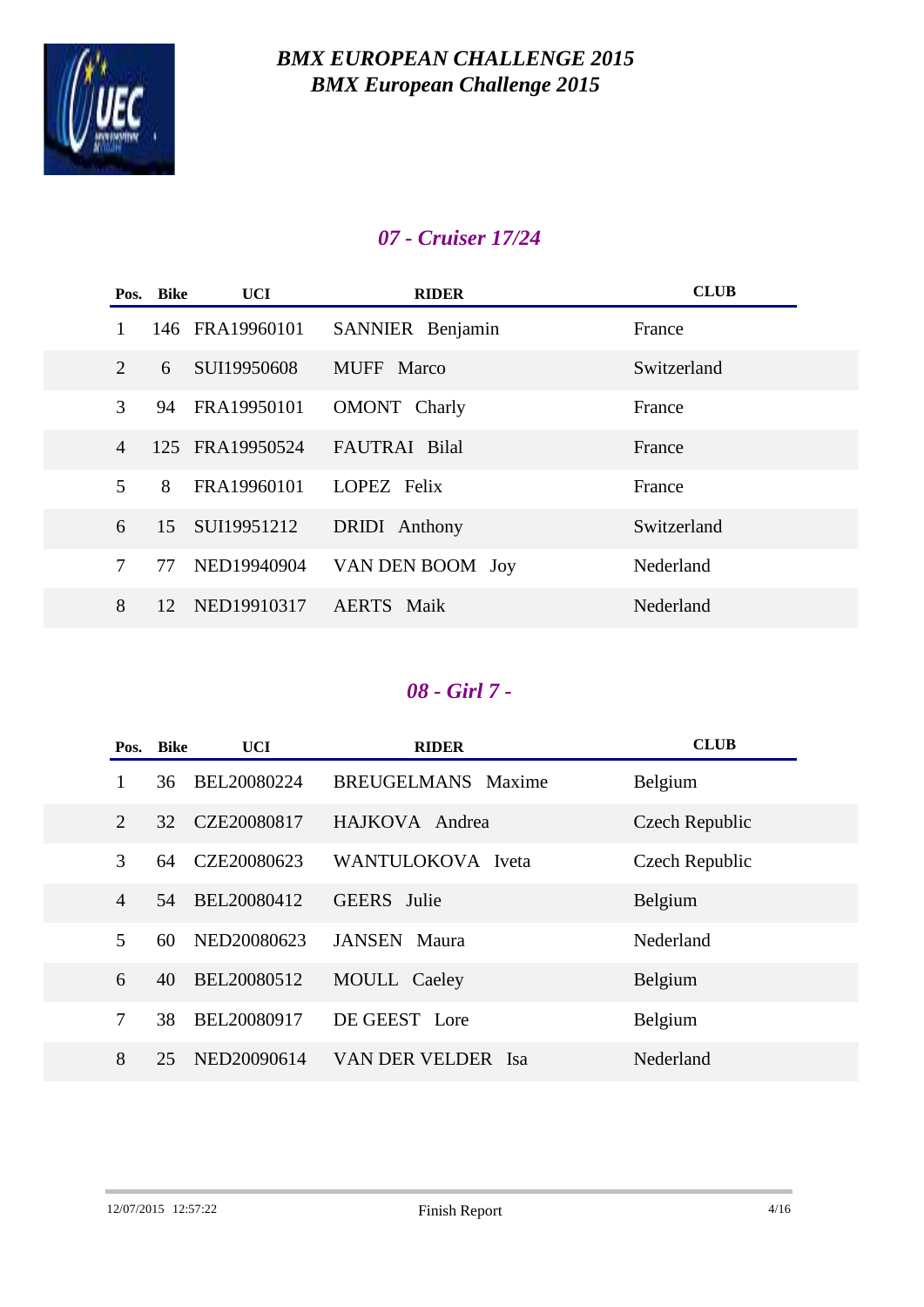

# *09 - Boy 7 -*

| Pos.                        | Bike | UCI.            | <b>RIDER</b>              | <b>CLUB</b>          |
|-----------------------------|------|-----------------|---------------------------|----------------------|
|                             | 05   | BEL20080921     | <b>BOSCH Lars</b>         | Belgium              |
| $\mathcal{D}_{\mathcal{L}}$ | 220  | BEL20080620     | VAN DE WALLE Brent        | Belgium              |
| 3                           | 40   | LAT20080718     | LAIMITE Rihards           | Latvia               |
| $\overline{4}$              | 20   | NED20080829     | <b>LEENDERS</b> Rowen     | Nederland            |
| 5                           | 06   | GBR20080212     | WILDBORE Myles            | <b>Great Britain</b> |
| 6                           | 42   | LAT20080117     | <b>JONASS</b> Valters     | Latvia               |
| $\tau$                      | 04   | BEL20080426     | SPOOREN Jaro              | Belgium              |
| 8                           |      | 222 BEL20080314 | <b>GREENWOOD</b><br>Tommy | Belgium              |

|                | Pos. Bike | <b>UCI</b>  | <b>RIDER</b>             | <b>CLUB</b>          |
|----------------|-----------|-------------|--------------------------|----------------------|
|                | 7         | GBR20071006 | HUTT Lucy                | <b>Great Britain</b> |
| $\overline{2}$ | 11        | BEL20070415 | <b>VAN GASTEL Sterre</b> | Belgium              |
| 3              | 55        | BEL20070113 | LUMBEECK Sanne           | Belgium              |
| $\overline{4}$ | 6         | GER20070111 | <b>GROSSER</b> Perla     | Germany              |
| $\mathfrak{H}$ | 15        | NED20070811 | JANSEN Zara              | Nederland            |
| 6              | 43        | NED20070803 | VAN DER MEER Amy         | Nederland            |
| 7              | 53        | BEL20070526 | <b>HEYVAERT</b> Dieuwke  | Belgium              |
| 8              | 21        | BEL20070116 | BARTELS Kaylani          | Belgium              |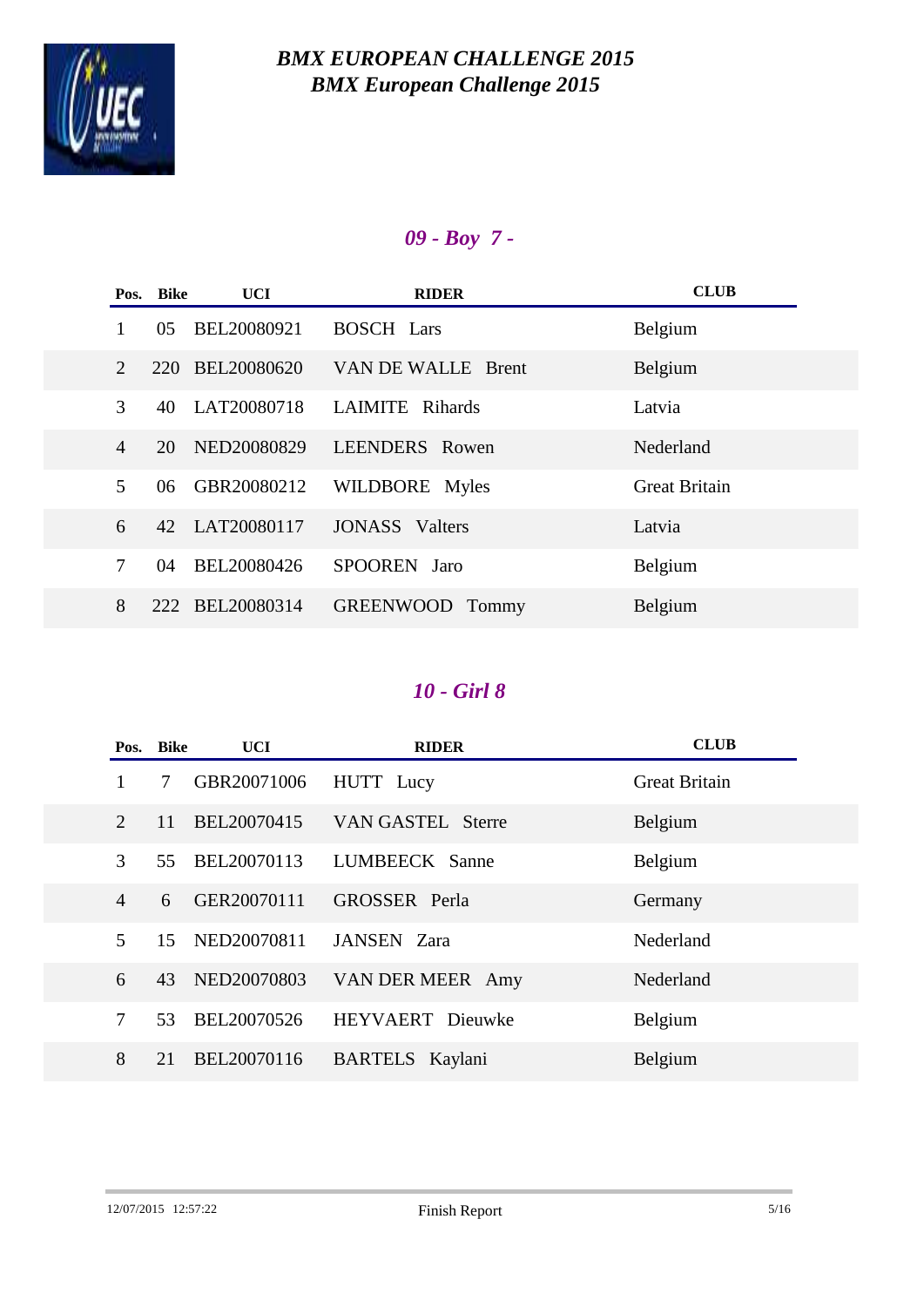

# *11 - Boy 8*

|                             | Pos. Bike    | <b>UCI</b>  | <b>RIDER</b>                     | <b>CLUB</b>          |
|-----------------------------|--------------|-------------|----------------------------------|----------------------|
|                             | 133          | GBR20070106 | <b>GRIMMETT</b> Ralph            | <b>Great Britain</b> |
| $\mathcal{D}_{\mathcal{L}}$ | 6            | NED20071024 | VAN DEENE Maddox                 | Nederland            |
| 3                           | 217          | GBR20070414 | <b>TANNER Harry</b>              | <b>Great Britain</b> |
| $\overline{4}$              | 107          | NED20070502 | DE VEER Jesse                    | Nederland            |
| 5                           | 13           | NED20070224 | VAN VLIMMEREN Kyano              | Nederland            |
| 6                           | $\mathbf{1}$ | LAT20070202 | <b>ALLERS</b> Emils              | Latvia               |
| 7                           | 18           | BEL20070602 | <b>BROUNS</b> Dries              | Belgium              |
| 8                           | 8            | LAT20071102 | <b>OZOLINS</b><br><b>Markuss</b> | Latvia               |

|                             | Pos. Bike | UCI             | <b>RIDER</b>       | <b>CLUB</b> |
|-----------------------------|-----------|-----------------|--------------------|-------------|
|                             | 05        | LAT20060308     | KIBARE Paula       | Latvia      |
| $\mathcal{D}_{\mathcal{L}}$ |           | 012 BEL20060426 | GOOSSENS Billy     | Belgium     |
| 3                           | 36        | NED20060106     | NIEUWENKAMP Demi   | Nederland   |
| $\overline{4}$              | 02        | BEL20060109     | SZEKELY Emma       | Belgium     |
| 5                           | 58        | FRA20060312     | MONNANTEUIL Mila   | France      |
| 6                           | 08        | LAT20060720     | ZAVINSKA Paula     | Latvia      |
| 7                           | 015       | NED20060124     | BOS Anne           | Nederland   |
| 8                           | 32        | BEL20060223     | <b>WOLFS</b> Lotte | Belgium     |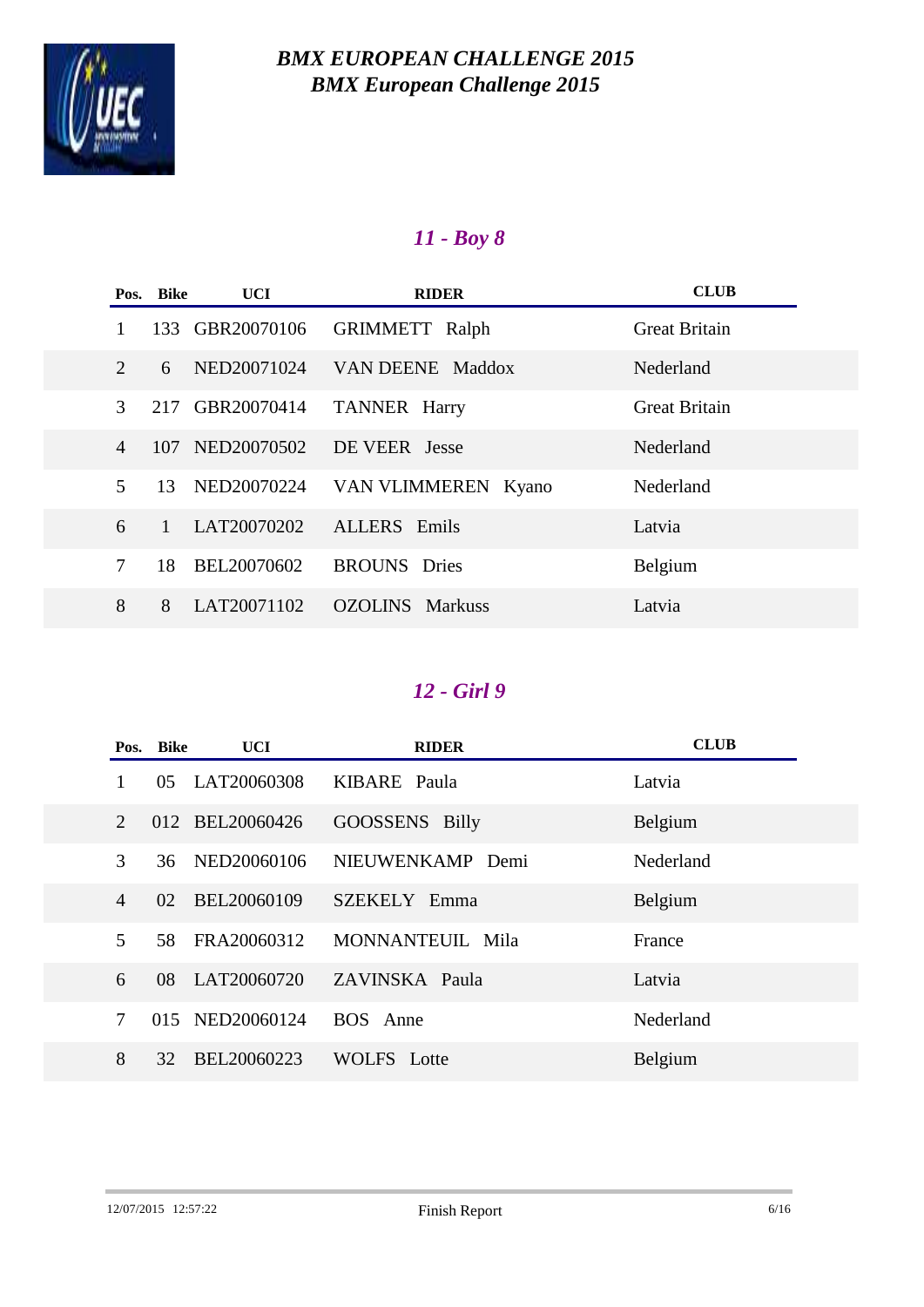

# *13 - Boy 9*

|                             | Pos. Bike | UCI             | <b>RIDER</b>              | <b>CLUB</b>    |
|-----------------------------|-----------|-----------------|---------------------------|----------------|
|                             | 014       | NED20060602     | MEENHUIS Rocco            | Nederland      |
| $\mathcal{D}_{\mathcal{L}}$ | 94        | BEL20060429     | <b>APPERMONT Niels</b>    | Belgium        |
| 3                           | 292       | BEL20060322     | BOECKX Sem                | Belgium        |
| $\overline{4}$              |           | 018 NED20060626 | DRENT Jayden              | Nederland      |
| 5                           |           | 254 LTU20060606 | JANKUS Mikas              | Lithuania      |
| 6                           | 44        | BEL20060116     | <b>NULENS</b> Lowie       | Belgium        |
| $\overline{7}$              | 016       | BEL20060626     | TIELENS Neo               | Belgium        |
| 8                           | 76        | CZE20060222     | <b>CIDLINCKY</b><br>Jakub | Czech Republic |

|                             | Pos. Bike | <b>UCI</b>  | <b>RIDER</b>         | <b>CLUB</b> |
|-----------------------------|-----------|-------------|----------------------|-------------|
| 1                           | 5         | NED20050630 | VAN SCHIJNDEL Lissi  | Nederland   |
| $\mathcal{D}_{\mathcal{L}}$ | 12        | SVK20050101 | MANIKOVA Dominika    | Slovakia    |
| 3                           | 25        | NED20050129 | VAESSEN Laura        | Nederland   |
| $\overline{4}$              | 16        | FRA20050613 | LE GOUAREGUER Mailis | France      |
| 5                           | 37        | NED20050224 | BREKELMANS Lola      | Nederland   |
| 6                           | 45        | NED20050409 | VAN LAAR Kim         | Nederland   |
| 7                           | 14        | NED20050610 | <b>GEURTS</b> Tatum  | Nederland   |
| 8                           | 18        | FRA20050315 | DEKREON Ines         | France      |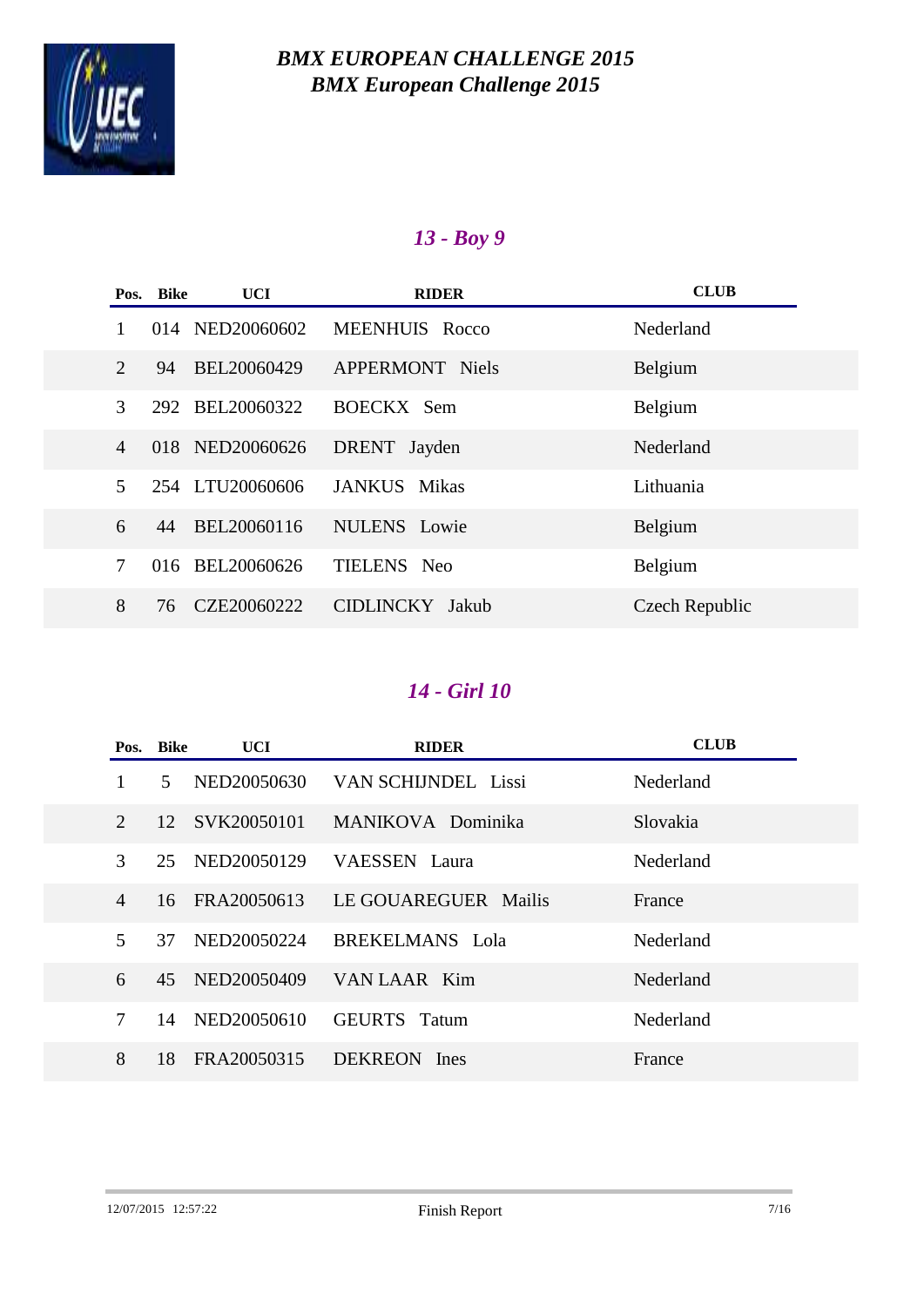

# *15 - Boy 10*

|                          | Pos. Bike      | UCI             | <b>RIDER</b>            | <b>CLUB</b> |
|--------------------------|----------------|-----------------|-------------------------|-------------|
|                          | 14             | NED20051003     | VAN DEN EIJNDEN Guus    | Nederland   |
| 2                        | $\overline{4}$ | FRA20050623     | LECLERC Enzo            | France      |
| 3                        | 3              | NED20050127     | <b>KRAUS</b> Jan        | Nederland   |
| $\overline{4}$           | 287            | BEL20051026     | <b>GERAERTS</b> Matisse | Belgium     |
| $\overline{\mathcal{L}}$ |                | 155 NED20050808 | <b>BRAAKHEKKE</b> Finn  | Nederland   |
| 6                        |                | 277 FRA20050906 | <b>VEAUX</b> Baptiste   | France      |
| 7                        |                | 251 FRA20051122 | <b>DORDONI</b> Eros     | France      |
| 8                        | 47             | BEL20050128     | MERTENS Tjorven         | Belgium     |

|                             | Pos. Bike | UCI         | <b>RIDER</b>              | <b>CLUB</b>          |
|-----------------------------|-----------|-------------|---------------------------|----------------------|
|                             | 01        | BEL20040214 | POETS Kjelle              | Belgium              |
| $\mathcal{D}_{\mathcal{L}}$ | 02        | FRA20040407 | <b>BRINDJONC</b> Lea      | France               |
| 3                           | 74        | NED20040201 | VAN SANTVOORT Renske      | Nederland            |
| $\overline{4}$              | 22        | BEL20040418 | <b>GOMMERS</b> Aiko       | Belgium              |
| 5                           | 24        | BEL20040418 | <b>GOMMERS</b> Robyn      | Belgium              |
| 6                           | 05        | LAT20040612 | <b>GLAZERE</b> Liva       | Latvia               |
| 7                           | 04        | GBR20041208 | HUTT Emily                | <b>Great Britain</b> |
| 8                           | 017       | BEL20040304 | <b>GREENWOOD</b><br>Chloe | Belgium              |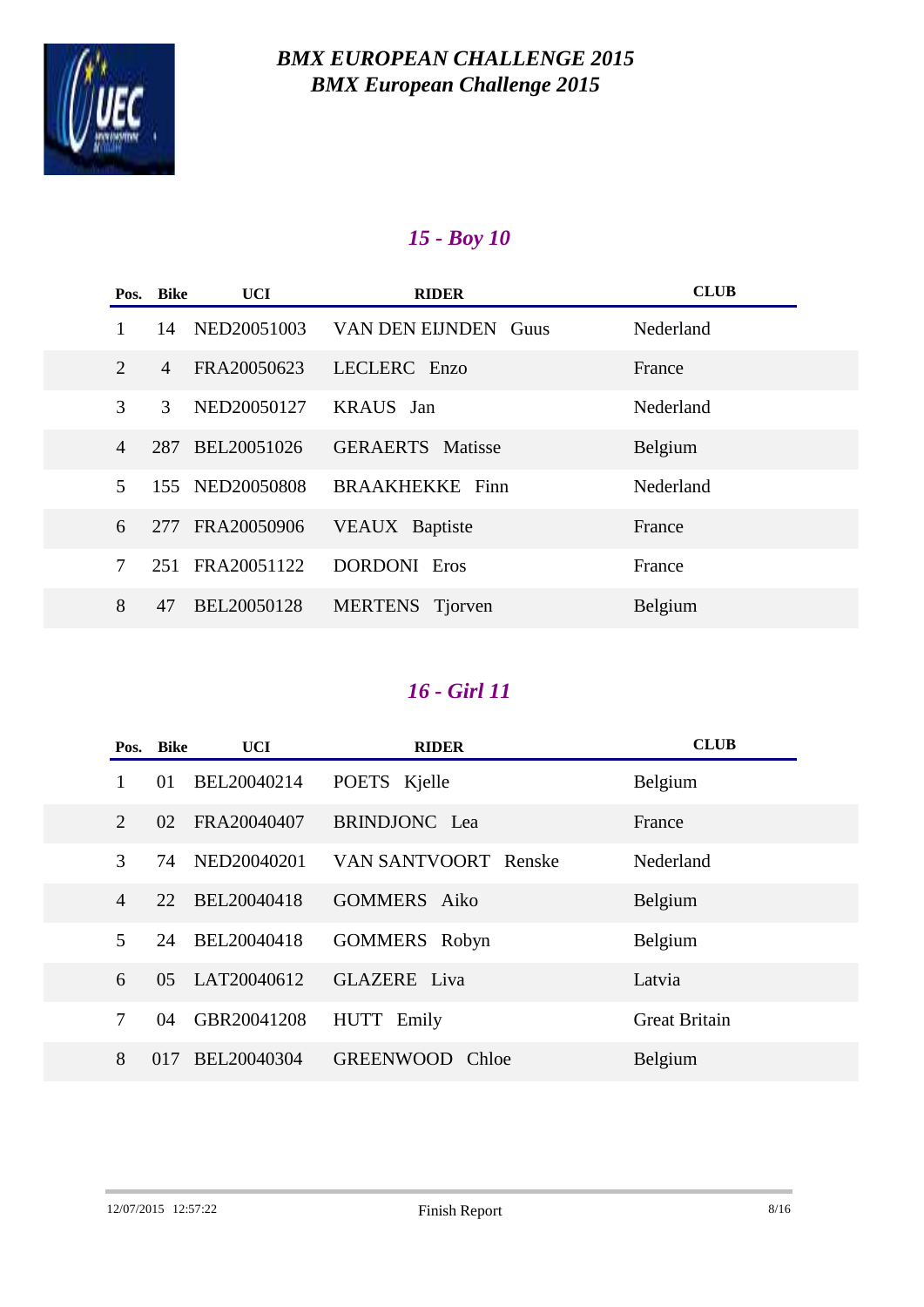

# *17 - Boy 11*

|                             | Pos. Bike | UCI         | <b>RIDER</b>                | <b>CLUB</b> |
|-----------------------------|-----------|-------------|-----------------------------|-------------|
|                             | 210       | SUI20040416 | <b>STEINER Filib</b>        | Switzerland |
| $\mathcal{D}_{\mathcal{L}}$ | 07        | NED20040229 | PIEPERS Bo                  | Nederland   |
| 3                           | 120       | FRA20040930 | PIERI Solal                 | France      |
| $\overline{4}$              | 06        | BEL20040211 | LAENEN Seppe                | Belgium     |
| 5                           | 62        | BEL20040805 | MELIS Jools                 | Belgium     |
| 6                           | 03        | NED20040509 | <b>BRINK</b> Jaymio         | Nederland   |
| $\overline{7}$              | 05        | NED20040331 | PIPERS Casper               | Nederland   |
| 8                           | 116       | BEL20040119 | <b>MAGDELIJNS</b><br>Wannes | Belgium     |

|                | Pos. Bike | <b>UCI</b>      | <b>RIDER</b>             | <b>CLUB</b>          |
|----------------|-----------|-----------------|--------------------------|----------------------|
|                | 4         | DEN20030402     | <b>CHRISTENSEN</b> Mia   | Denmark              |
| $\overline{2}$ | 3         | FRA20030915     | <b>BELTRANDO</b> Mariane | France               |
| 3              |           | 105 FRA20030216 | BREHIN Chloé             | France               |
| $\overline{4}$ | 13        | GER20030120     | <b>GELHAUS</b> Maxie     | Germany              |
| 5              | 85        | BEL20030301     | <b>SCHAERLAEKEN Zoe</b>  | Belgium              |
| 6              | 14        | GBR20030113     | <b>ANYON</b> Lauren      | <b>Great Britain</b> |
| 7              | 113       | NED20030522     | <b>AUKEMA</b> Veerle     | Nederland            |
| 8              | 16        | FRA20030801     | DIEUAIDE Maiwenn         | France               |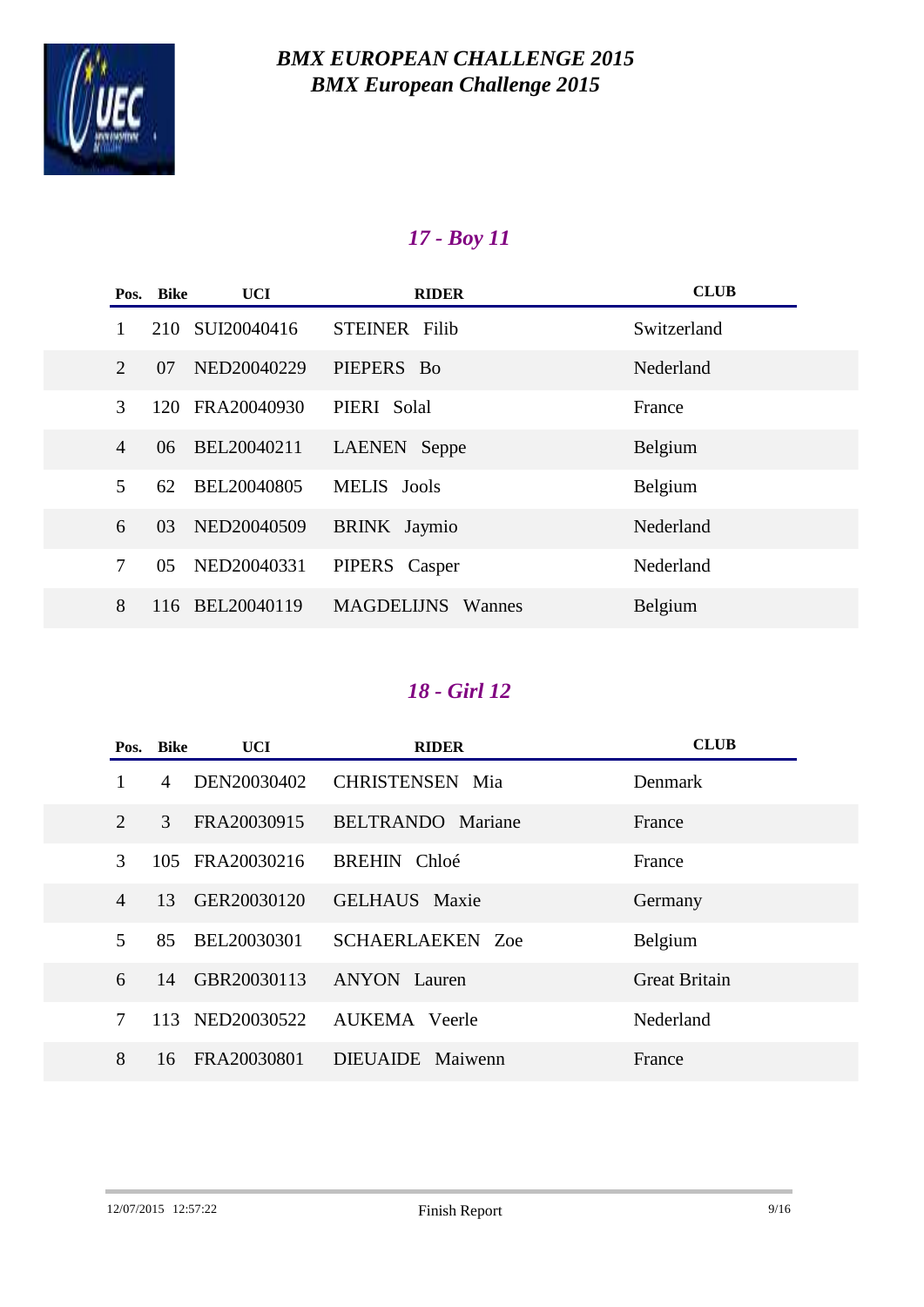

# *19 - Boy 12*

|                             | Pos. Bike | <b>UCI</b>      | <b>RIDER</b>           | <b>CLUB</b>          |
|-----------------------------|-----------|-----------------|------------------------|----------------------|
|                             | 505       | GBR20030327     | <b>SHRIEVER</b> Luke   | <b>Great Britain</b> |
| $\mathcal{D}_{\mathcal{L}}$ | 2         | FRA20030615     | <b>LOUET</b> Mathis    | France               |
| 3                           | 137       | NED20030312     | <b>JANSEN</b> Jimmy    | Nederland            |
| $\overline{4}$              | 16        | CZE20030408     | MORAVEC Adam           | Czech Republic       |
| $\overline{5}$              | 13        | GBR20031015     | <b>GILSTON</b> Matthew | <b>Great Britain</b> |
| 6                           |           | 131 NED20030619 | <b>KATER Roy</b>       | Nederland            |
| 7                           | 141       | FRA20030128     | ROUSSEAU Louison       | France               |
| 8                           | 55        | GBR20030528     | <b>CAMPBELL</b> James  | <b>Great Britain</b> |

|                | Pos. Bike | UCI -           | <b>RIDER</b>         | <b>CLUB</b>          |
|----------------|-----------|-----------------|----------------------|----------------------|
|                | 01        | BEL20020504     | GOOSSENS Marthe      | Belgium              |
| 2              | 05        | NED20020222     | VAN DER VALK Monique | Nederland            |
| 3              |           | 016 GBR20020324 | <b>TAYLOR</b> Darcie | <b>Great Britain</b> |
| $\overline{4}$ | 03        | NED20021223     | KOOL Mila            | Nederland            |
| 5              |           | 018 CZE20020322 | HAJKOVA Michaela     | Czech Republic       |
| 6              | 04        | NED20020214     | HUIZING Kim          | Nederland            |
| 7              | 94        | SUI20020528     | AEBERHARD Nadine     | Switzerland          |
| 8              | 112       | FRA20020503     | MASSA Lauriane       | France               |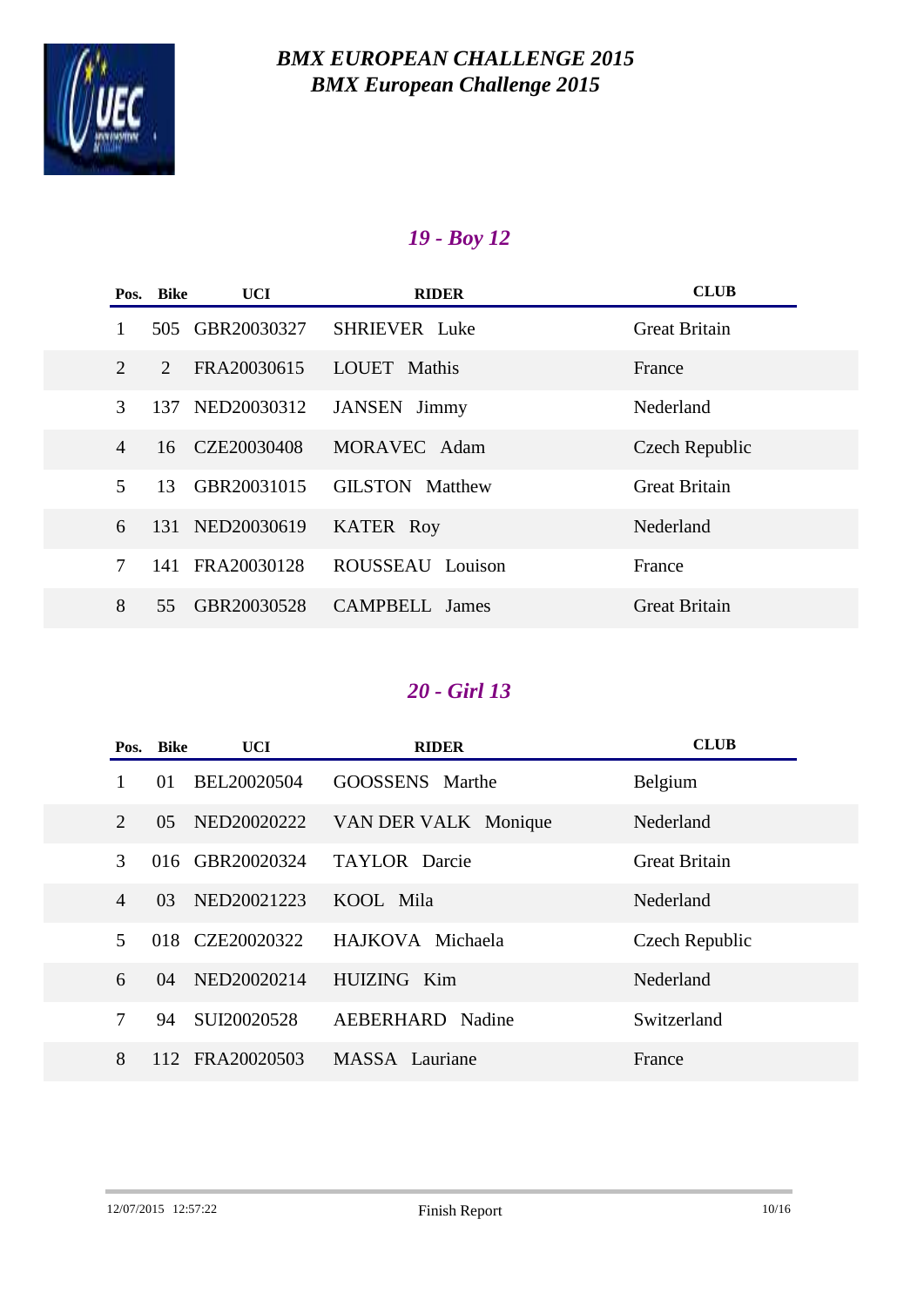

# *21 - Boy 13*

|                             | Pos. Bike<br>UCI   | <b>RIDER</b>         | <b>CLUB</b>          |
|-----------------------------|--------------------|----------------------|----------------------|
|                             | GBR20020212<br>01  | MARTIN Ryan          | <b>Great Britain</b> |
| $\mathcal{D}_{\mathcal{L}}$ | 118 SUI20020124    | <b>BOREL</b> Tristan | Switzerland          |
| 3                           | 200 FRA20020725    | LUI HIN TSAN Tatyan  | France               |
| $\overline{4}$              | 016 NED20020519    | PETERS Erik          | Nederland            |
| $\overline{\mathcal{L}}$    | SUI20020627<br>03  | BRESCHAN Jeron       | Switzerland          |
| 6                           | 012 FRA20021215    | <b>ISTIL</b> Anaia   | France               |
| 7                           | BEL20020101<br>128 | <b>BUYSEN</b> Senne  | Belgium              |
| 8                           | 286 NED20020327    | VAN DOREN Stef       | Nederland            |

|                             | Pos. Bike | UCI         | <b>RIDER</b>                  | <b>CLUB</b>    |
|-----------------------------|-----------|-------------|-------------------------------|----------------|
| 1                           | 12        | NED20011030 | SCHEEPERS Indy                | Nederland      |
| $\mathcal{D}_{\mathcal{L}}$ | 14        | SUI20011207 | HENRY Leila                   | Switzerland    |
| 3                           | 11        | NED20010514 | <b>GERRITSE</b> Femke         | Nederland      |
| $\overline{4}$              | 17        | NED20011102 | VAN OSS Sam                   | Nederland      |
| 5                           | 16        | NED20010101 | VAN DINTHER Isa               | Nederland      |
| 6                           | 15        | ESP20010117 | <b>ARTIGAS MATEU Griselda</b> | Spain          |
| 7                           | 57        | BEL20010927 | ZWAENEPOEL Tessa              | Belgium        |
| 8                           | 13        | CZE20010508 | <b>BARTUNKOVA Eliska</b>      | Czech Republic |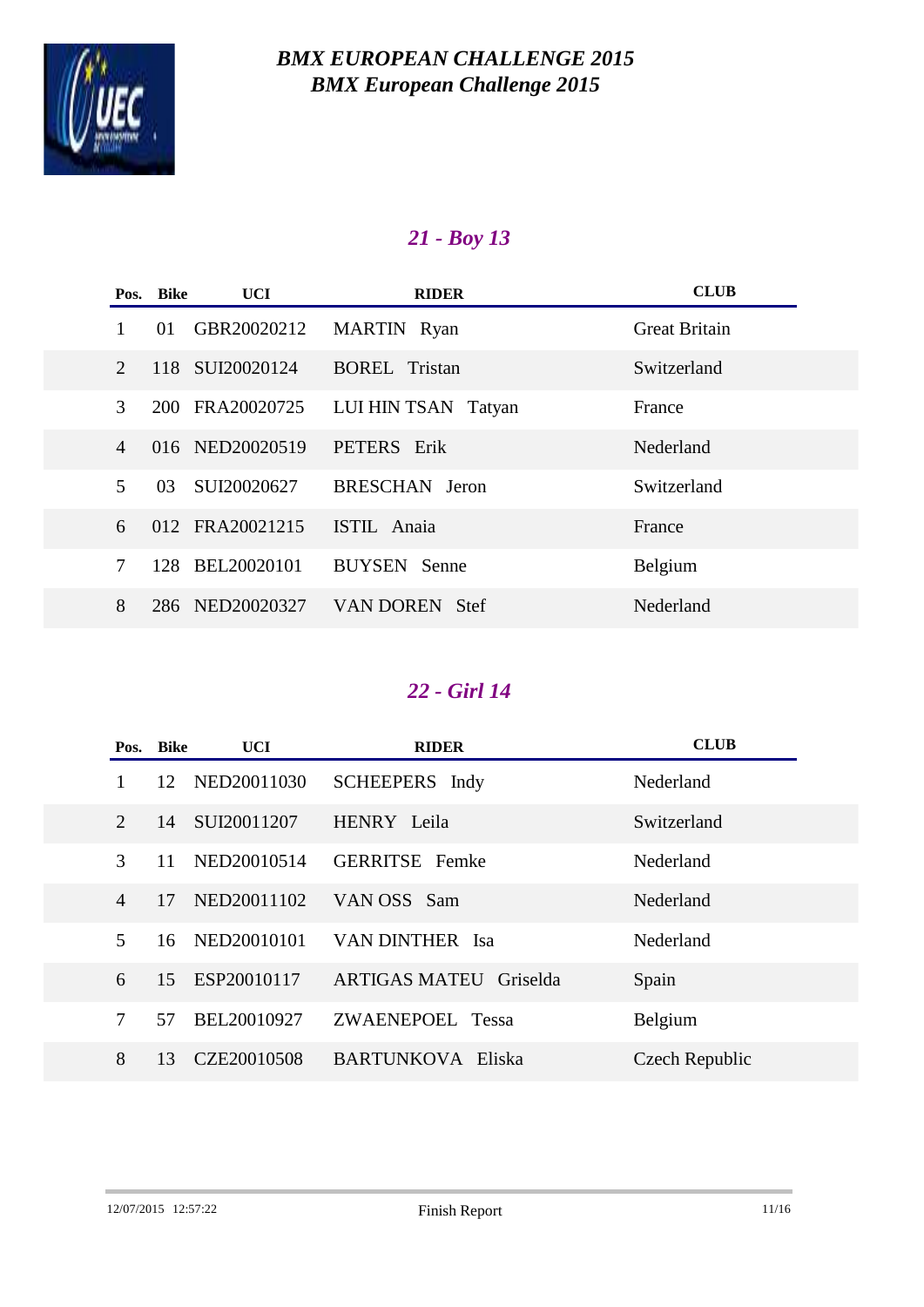

# *23 - Boy 14*

|                             | Pos. Bike | UCI             | <b>RIDER</b>           | <b>CLUB</b>          |
|-----------------------------|-----------|-----------------|------------------------|----------------------|
|                             | 11        | LAT20010320     | <b>GLAZERS</b> Edvards | Latvia               |
| $\mathcal{D}_{\mathcal{L}}$ | 16        | GBR20010512     | WOOD Nathan            | <b>Great Britain</b> |
| 3                           | 31        | NED20010312     | VAN BEMMELEN Bart      | Nederland            |
| $\overline{4}$              | 14        | NED20010201     | VERKAART Tom           | Nederland            |
| $\overline{\mathcal{L}}$    | 603       | FRA20010630     | <b>BODZEN</b> Jeremy   | France               |
| 6                           |           | 373 NED20010222 | DE GROOT Joesry        | Nederland            |
| $\tau$                      |           | 15 LAT20010622  | LIEPINS Reino          | Latvia               |
| 8                           |           | 609 FRA20010112 | ALDON Chris            | France               |

|                             | Pos. Bike | <b>UCI</b>      | <b>RIDER</b>               | <b>CLUB</b> |
|-----------------------------|-----------|-----------------|----------------------------|-------------|
| 1                           | 04        | BEL20000505     | NIJS Yentl                 | Belgium     |
| $\mathcal{D}_{\mathcal{L}}$ | 02        | FRA20000913     | <b>BERNARD</b> Mathilde    | France      |
| 3                           | 011       | FRA20000619     | <b>MOROT</b> Charlotte     | France      |
| $\overline{4}$              |           | 012 SUI20000418 | LACK Saskja                | Switzerland |
| 5                           |           | 016 SUI20000609 | DONZALLAZ Eloise           | Switzerland |
| 6                           |           | 014 NED20000720 | <b>MAANDONKS</b> Yara      | Nederland   |
| $\overline{7}$              | 40        | FRA20000325     | <b>CHEVALLIER</b> Laetitia | France      |
| 8                           | 013       | BEL20000923     | VAN TIGGEL Bo              | Belgium     |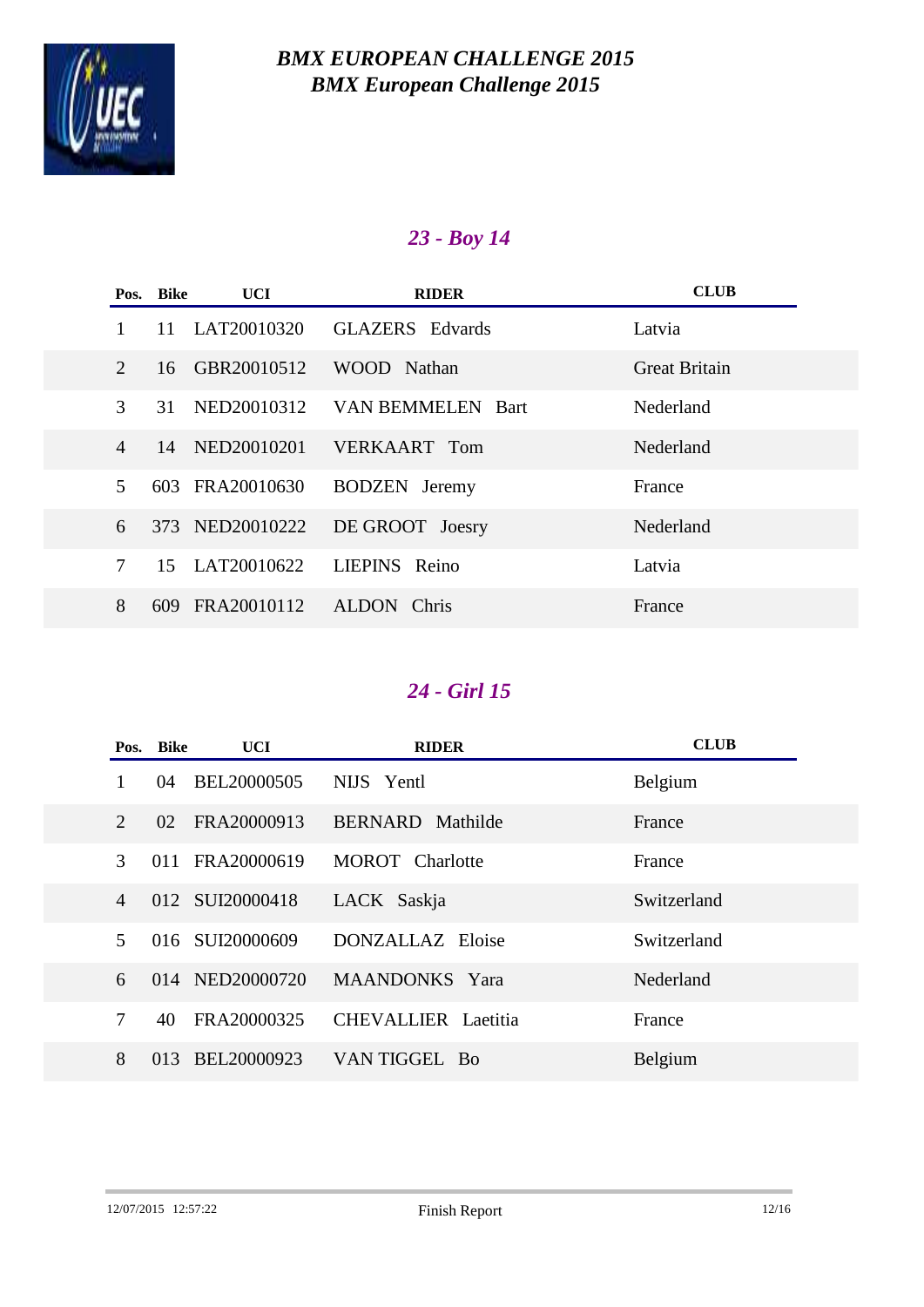

# *25 - Boy 15*

|                | Pos. Bike | UCI.            | <b>RIDER</b>                 | <b>CLUB</b> |
|----------------|-----------|-----------------|------------------------------|-------------|
|                | 01        | FRA20000509     | <b>JUNG</b> Gautier          | France      |
| 2              | 04        | NED20000727     | POPMA Tino                   | Nederland   |
| 3              | 34        | FRA20000208     | <b>VIEILLARD</b> Baptiste    | France      |
| $\overline{4}$ |           | 017 LAT20000309 | <b>ROZITIS</b> Filips Krists | Latvia      |
| 5              | 52        | BEL20000616     | LEROI Pieter                 | Belgium     |
| 6              |           | 190 FRA20000219 | <b>BREL</b> Antoine          | France      |
| $\tau$         | 356       | SUI20000925     | <b>SCHUNCK Kevin</b>         | Switzerland |
| 8              |           | 598 FRA20000316 | <b>PORTE</b><br>Cameron      | France      |

|                             | Pos. Bike   | UCI         | <b>RIDER</b>              | <b>CLUB</b>          |
|-----------------------------|-------------|-------------|---------------------------|----------------------|
| 1                           | $2^{\circ}$ | LAT19990101 | PETERSONE Vineta          | Latvia               |
| $\mathcal{D}_{\mathcal{L}}$ | 29          | GBR19990516 | <b>GREEN</b> Emily        | <b>Great Britain</b> |
| 3                           | 15          | NOR19990315 | FISKEBEKK Silje           | Norway               |
| 4                           | 8           | FRA19990811 | <b>TORRES</b> Marion      | France               |
| 5                           | 14          | GBR19990101 | <b>RIDGE DAVIS Blaine</b> | <b>Great Britain</b> |
| 6                           | 23          | FRA19990705 | <b>BINETRUY</b> Chloe     | France               |
| 7                           | 71          | NOR19990503 | LAKSESVELA Marita         | Norway               |
| 8                           | 17          | SVK19990101 | MADARASOVA Kristina       | Slovakia             |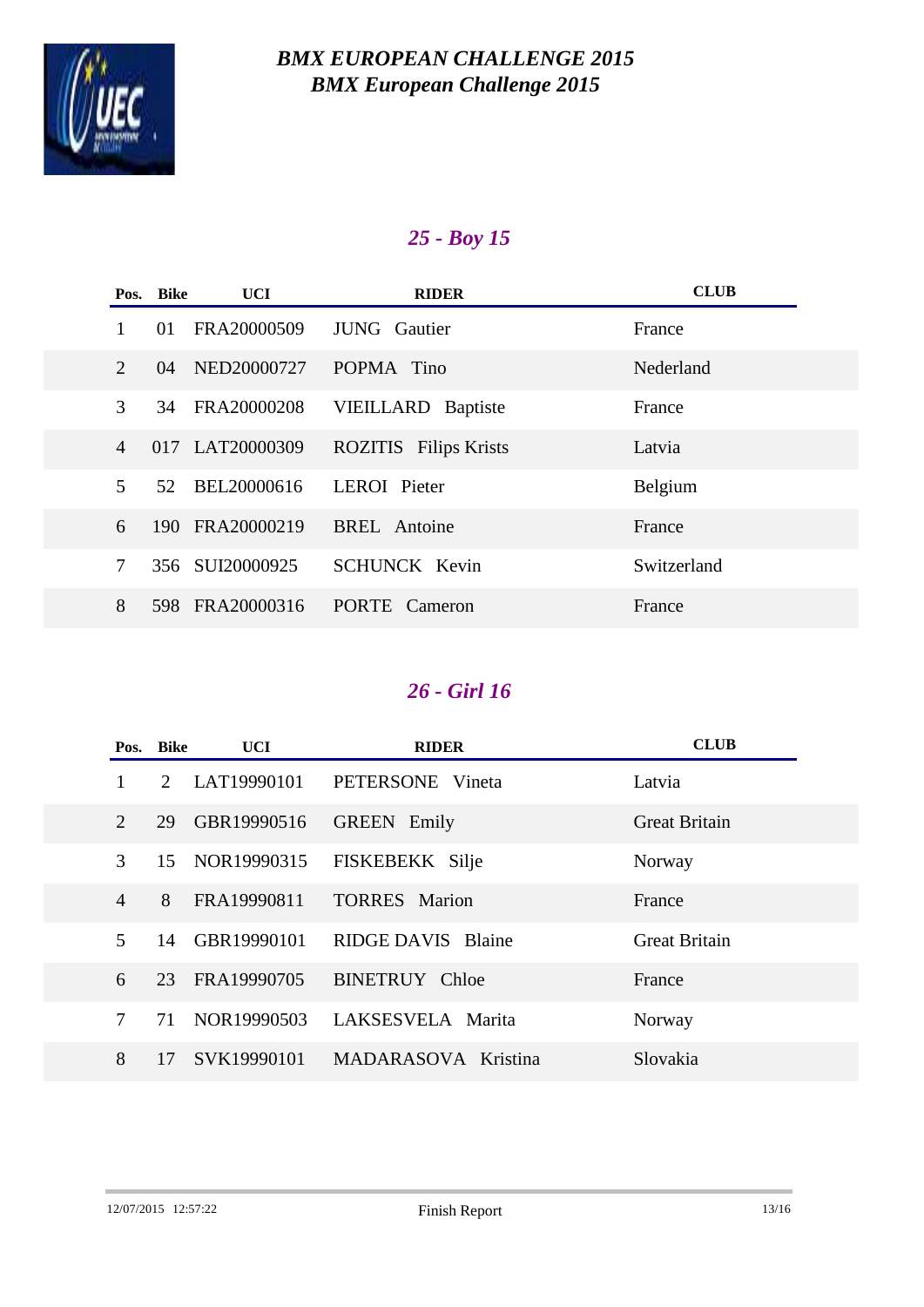

# *27 - Boy 16*

|                | Pos. Bike                   | UCI         | <b>RIDER</b>             | <b>CLUB</b> |
|----------------|-----------------------------|-------------|--------------------------|-------------|
| 1              | $\mathcal{D}_{\mathcal{L}}$ | SUI19991011 | <b>BRESCHAN Noah</b>     | Switzerland |
| $\overline{2}$ | 5                           | NED19990209 | VAN DE GROENENDAAL Kevin | Nederland   |
| 3              | 4                           | LAT19990426 | <b>STRAZDINS</b> Mikus   | Latvia      |
| $\overline{4}$ | 3                           | BEL19990203 | JACOBS Brett             | Belgium     |
| 5              | 18                          | FRA19990406 | PAYET Raphael            | France      |
| 6              | 367                         | BEL19990515 | VANDEPUT Nick            | Belgium     |
| $\overline{7}$ | 15                          | SUI19990723 | <b>BUTTI</b> Cedric      | Switzerland |
| 8              | $105 -$                     | GER19990705 | WEBSTER Axel             | Germany     |

# *28 - Women 17 +*

|                | Pos. Bike     | UCI             | <b>RIDER</b>            | <b>CLUB</b> |
|----------------|---------------|-----------------|-------------------------|-------------|
| 1              | $\mathcal{R}$ | NED19920831     | JACOBS Ellen            | Nederland   |
| $\overline{2}$ | 7             | NED19941025     | <b>GEERLING Tessa</b>   | Nederland   |
| 3              | 14            | NED19940904     | REACO Jane              | Nederland   |
| $\overline{4}$ | 18            | NED19971020     | <b>VERMEULEN</b> Carmen | Nederland   |
| 5              | 43            | FRA19920207     | <b>FONTAINE</b> Camille | France      |
| 6              | 61            | NED19940221     | VAN HEES Soraya         | Nederland   |
| 7              | 27            | SWE19901206     | HINDMO Caroline         | Sweden      |
| 8              |               | 115 NED19960117 | ROELOFS Rensje          | Nederland   |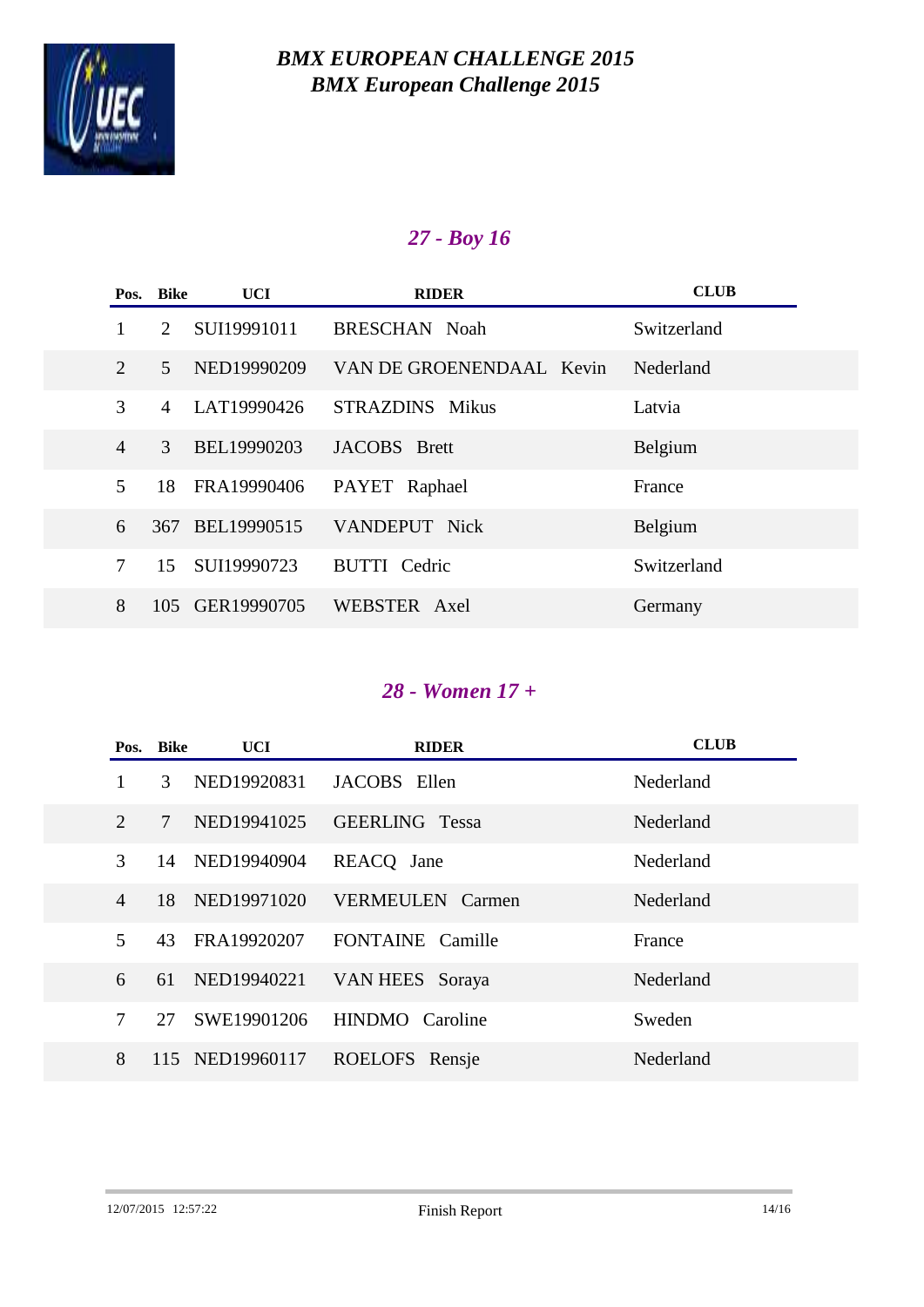

## *29 - Men17/24*

|                             | Pos. Bike      | UCI             | <b>RIDER</b>                   | <b>CLUB</b> |
|-----------------------------|----------------|-----------------|--------------------------------|-------------|
|                             |                | 190 NED19921201 | PLANTING Dyon                  | Nederland   |
| $\mathcal{D}_{\mathcal{L}}$ |                | 124 NOR19960905 | <b>ASLAKSRUD</b> Sebastian     | Norway      |
| 3                           |                | 131 NED19960502 | SPANNINGA Kevin                | Nederland   |
| $\overline{4}$              |                | 229 NED19930212 | VAN HAANDEL Renz               | Nederland   |
| 5                           | 15             | NED19910317     | <b>AERTS</b> Maik              | Nederland   |
| 6                           | 5 <sup>5</sup> | SUI19950608     | MUFF Marco                     | Switzerland |
| 7                           |                | 138 DEN19960210 | <b>KRISTENSEN</b> Mathias Lund | Denmark     |
| 8                           |                | 208 FRA19950930 | DUPAS Jean                     | France      |

### *30 - Men 25/29*

|                             | Pos. Bike | UCI             | <b>RIDER</b>             | <b>CLUB</b>    |
|-----------------------------|-----------|-----------------|--------------------------|----------------|
|                             |           | 228 DEN19900606 | KALTOFT Mike             | <b>Denmark</b> |
| $\mathcal{D}_{\mathcal{L}}$ | 11        | NED19860904     | AGUES Jordy              | Nederland      |
| 3                           | 50        | FRA19880101     | <b>GENET</b> Thony       | France         |
| $\overline{4}$              |           | 280 FRA19900521 | LUCAS Clement            | France         |
| 5                           | 4         | NED19881009     | <b>VERSTEGEN Noud</b>    | Nederland      |
| 6                           | 70        | NED19900407     | VAN BENTHEM Kevin        | Nederland      |
| 7                           |           | 154 DEN19900505 | NORDKVIST Theis Thanning | Denmark        |
| 8                           | 92        | FRA19870101     | NOEL Damien              | France         |